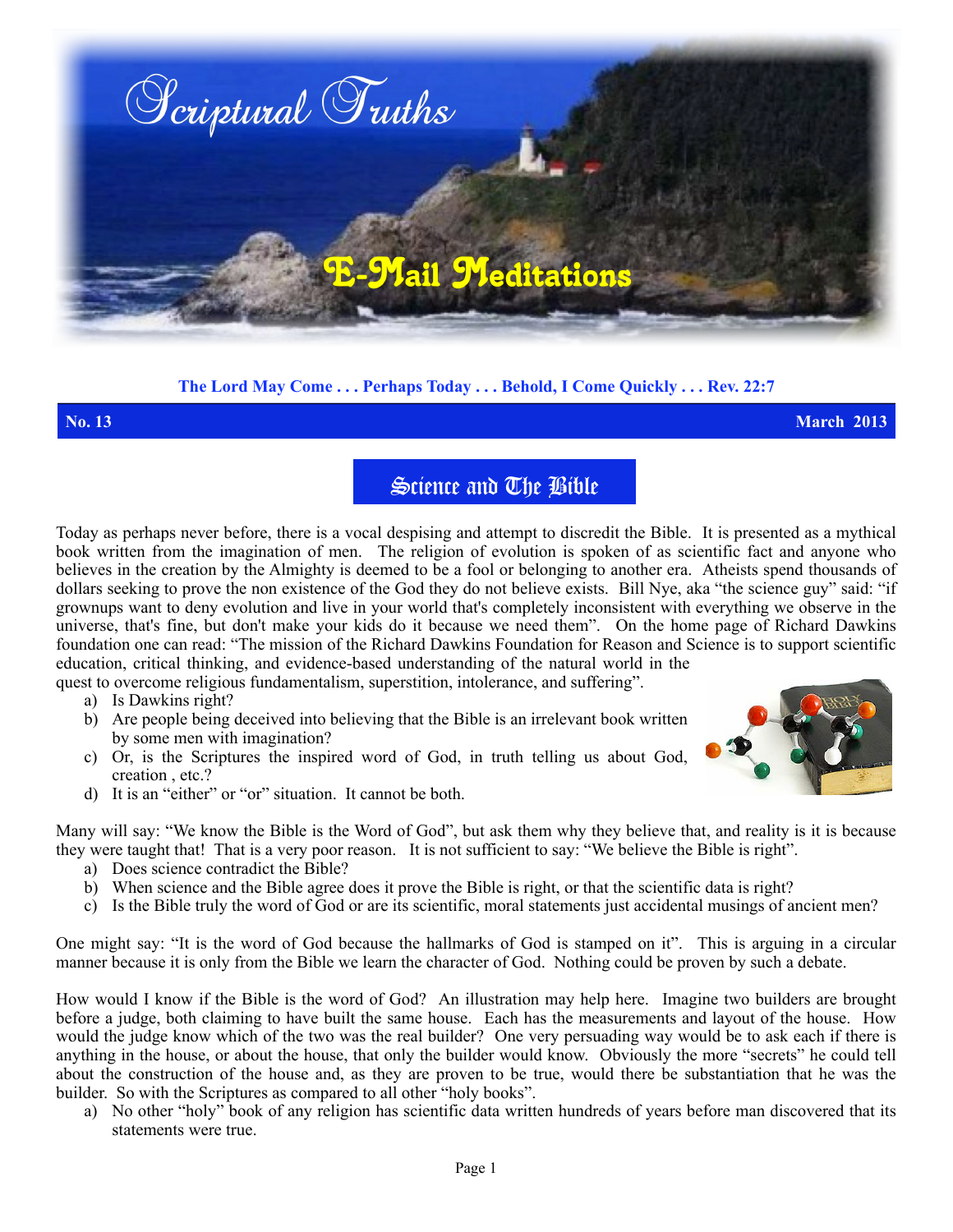- b) No other prophetic book has hundreds of precise statements made, which in time, were proved to be perfectly accurate.
- c) No other book has from beginning to end data which only God could know.
- d) No other book has data which God revealed to men.

There are times when God, in time, manifests the foolish bravado of those who in writings or statements mock His truths. For instance, the French infidel Voltaire was convinced that he could destroy Christianity and the Bible. At one point he held a bible and proclaimed: "In 100 years this book will be forgotten and eliminated". Sadly, for him it was not long after his death that his home became the headquarters of the Geneva Bible Society, a major distribution center for the Bible. If only the Bill Nye's and Richard Dawkins of the world could understand that the last piece of the puzzle has not been put in place yet. They have not the last say, but in time God will demonstrate the foolishness of their writings and words.

Now, consider some of the secrets that only God would know. "Secrets" which man had no way of knowing by the education of men, truths which the universities of the world mocked but in time were shown to be precisely accurate.

The Scriptures teach:

- a) The host of the heaven cannot be numbered: "As the host of heaven cannot be numbered, neither the sand of the sea measured" (Jer. 33:22).
	- i) Before the invention of the telescope Hippocrates calculated the number of stars was 1,022. Kepler (1571-1630) later recounted and revised the number. By use of a very primitive telescope Galileo (1564-1642) caught a glimpse of the enormity of the stars in the universe. Due to the passing of time and with superior telescopes, man estimates that there are billions of trillions of stars. A conservative estimate is 10,000,000,000,000,000,000,000,000. Either God revealed this or it was an amazing accidental guess, you decide.
- b) The earth has a circuit through the heavens, or that which is a spherical shape: "It is he that sitteth upon the circle of the earth" (Isa. 40:22).
	- i) First, the word translated "on" is better translated "above" (ASV, NKJV, RSV, WEB). The word "circle" indicates a circuit (Job 22:14). It is teaching that God is in control of the circuit of this world through space. Furthermore, the word "circle" also carries the idea of being spherical. The earth is traveling through space at the rate of 18.51 mps, or 1,110.6 mpm or 66,636 mph! In it's circuit around the sun (which is also traveling through space) it takes exactly 356 days, 5 hours, 49 minutes, and 1.20 seconds. In that time the earth travels 9,729,784.21 miles. To attribute this perfect accuracy to chance is utter foolishness. If one was shown a piece of machinery which worked so perfectly constantly, and told it happened by accident, they would be laughed out of a place of learning. Yet, this is exactly what evolutionists, athiests, and agnostics would have man believe.
	- ii) For centuries it was believed that the earth was a dome. A librarian from Egypt was the first who thought that the earth was a sphere by seeing the curve of the horizon. Columbus was the one who really confirmed that the earth was a sphere by sailing around it, and the pictures from space showed it was a sphere. We now know the distance around the equator is 40,074 kilometers and round the north south axis it is 40,000 kilometers. How would anyone standing on the ancient earth know that the earth was not exactly round, that there was a scant 74 kilometers difference? Either God revealed this or it was an amazing accidental guess, you decide.
- c) The earth is suspended in space. "He hangeth the earth upon nothing" (Job 26:7).
	- i) In bygone days people believed that the earth was held up by an animal or Atlas. We now know that the earth is hung on nothing and it is suspended by centrifugal force. A simple illustration is: swinging a ball on the end of a cord it will automatically go horizontal. It was only when man discovered gravity (in the seventeenth century) that he began to understand that the earth and planetary system was held in space by this invisible force. Either God revealed this or it was an amazing accidental guess, you decide.
- d) The human body was made from the dust of the ground. "And the LORD God formed man of the dust of the ground" (Gen. 2:7; 3:19).
	- i) Moses wrote this approximately 4000 B C or 6000 years ago. Apart from divine revelation, the secret of "how" God created man would have forever been a mystery. Many of the intelligentsia speak of life spontaneously beginning by the combination of gasses, etc., and then by the passing of years becoming vegetable, animal, and human life. There is constantly the talk of finding the missing link which will forever be missing. The reason one can say this is because in Genesis chapter one we read the expression: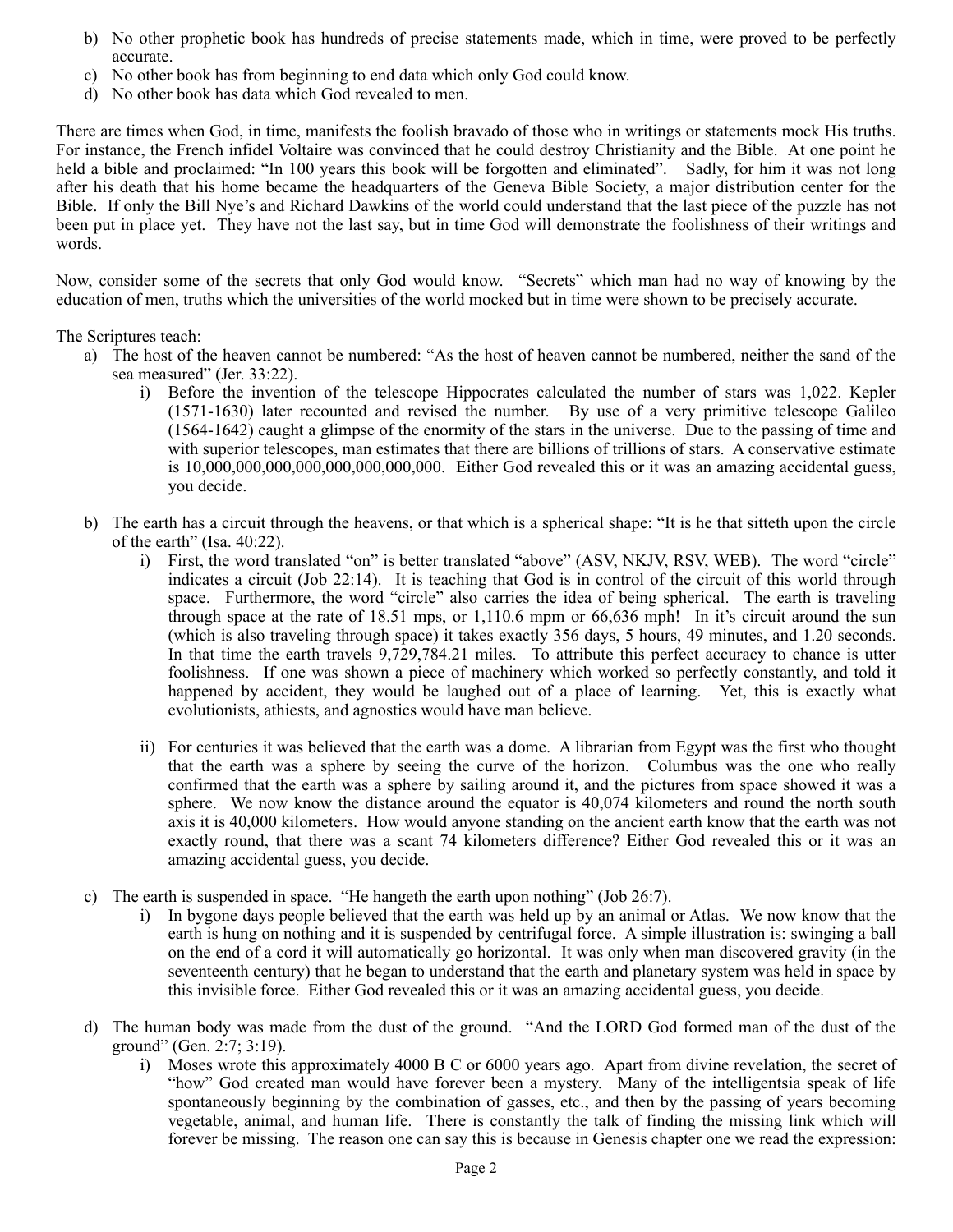"And God said let". It always unveils a distinctly new happening or creation. On the sixth day we read: "And God said let us make man in our own image". Between the animal life and human life there is a distinct creative act of God.

- ii) Man now knows that the human body is composed of the following elements and trace elements found in the earth. The main composition of the human body is oxygen  $(61\%)$ ; carbon  $(23\%)$ ; hydrogen  $(10\%)$ ; and nitrogen (2.6%), a total of 96%. The other 4% is composed almost entirely of sodium; potassium; magnesium; calcium; iron; phosphorus; sulfur; chlorine; and iodine. There are also trace elements of iron; fluorine; copper; zinc; aluminum; manganese; iodine selenium; molybdenum; and chromium cobalt; all of which are found in the earth. Either God revealed this or it was an amazing accidental guess, you decide.
- e) There are paths in the seas. "The fowl of the air, and the fish of the sea, and whatsoever passeth through the paths of the seas" (Psa. 8:8). This was written by David approximately 2,800 years ago.
	- i) In the 19th century Matthew Maury had or was reading Psa. 8:8. When he read: "the paths of the sea", he realized that the word "paths" comes from a word meaning a "well trodden road". From this, acting on the principle that there had to be paths through the seas, he discovered them and in 1855 he wrote: "The Physical Geography of the Sea", the first textbook on modern oceanography. Either God revealed this or it was an amazing accidental guess, you decide.
- f) The sun goes in a circuit. "Which is as a bridegroom coming our of his chamber, and rejoiceth as a strong man to run a race" (Psa. 19:5).
	- i) Approximately 2,800 years ago David wrote: Today we know the sun moves in a circuit at 600,000 mph and the circuit is so large it would take 200 million years to complete it. Not only does it go in a circuit but it moves north to south to north each year. When it is the northern hemisphere we get summer, and then when in the south, they get summer and we get winter. Either God revealed this or it was an amazing accidental guess, you decide.
- g) Blood is the source of life. "The life of the flesh is in the blood" (Lev. 17:11). It must be remembered that this was written when blood removal was a common practice among the ancient Egyptians, and the biblical would have been "foolishness" to them. The Greek physician, Archagathus, practiced blood removal in Rome. It was in 1616 William Harvey discovered that blood circulates throughout the body. However, there was much man was still not aware of, consequently, when George Washington lay dying they were draining at that time. In 1923 Sir William Oster recommended it in his book "Principles and Practices of Medicine". Through the years the medical world has learnt that blood carries water and nourishment to every cell, maintains the body's temperature, removes the waste material of the body's cells, and carries oxygen from the lungs throughout the body. Today we know that the blood is necessary for the life of an individual, therefore, we have blood banks and transfusions. Either God revealed this or it was an amazing accidental guess, you decide.
- h) The ocean floor has mountains: "I went down to the bottoms of the mountains" (Jonah 2:6). I have, as thousands of others have done, looked down on the Atlantic Ocean, the Pacific Ocean, and I have seen with my eyes the Adriatic Sea, and there is no way, by looking at them, I would ever know there were valleys and mountains in the ocean. All I could do is look at the surface. How did David know this, or Jonah, for he could not look outside the great fish? By research and sonar , etc., we now know that the highest single mountain in the ocean is 14,700 foot high and stretches for 140 kilometers! It is one of many mountains, indeed, the mid ocean ridges are a series of mountains with valleys between them of 10-20 kilometers wide. Either God revealed this or it was an amazing accidental guess, you decide.
- i) The ocean floor has springs. Job set about to debate with God and God asked him a number of questions. One of those was to find the "springs of the sea" (Job 38:16). Considering that man thought the bottom of the ocean was flat, there is no way anyone speaking for God could have asked such a question. It was only recently that it was discovered that the ocean is not fed by rivers and rain, for in the 1970s, man had advanced sufficiently to go down to the ocean floor and he discovered there are springs on the ocean floors! Either God revealed this or it was an amazing accidental guess, you decide.

Allistair Begg wrote a very appropriate statement: "At the end of the day, when the brightest scientific brains have the codes cracked for them, they will be on their knees before Christ and they will declare Him Lord of the whole universe that He has made."